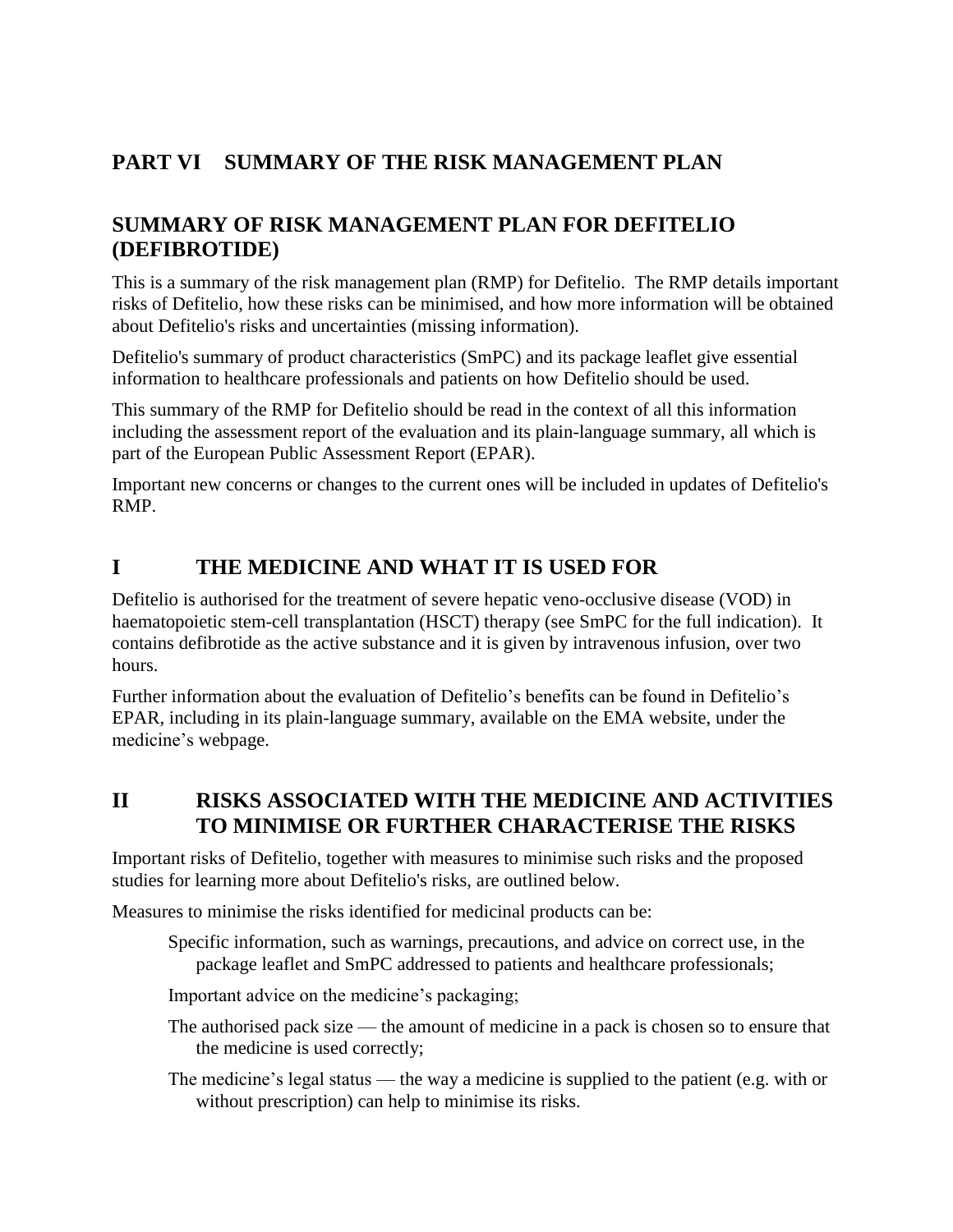Together, these measures constitute routine risk minimisation measures.

In addition to these measures, information about adverse reactions is collected continuously and regularly analysed, including PSUR assessment, so that immediate action can be taken as necessary. These measures constitute routine pharmacovigilance activities.

If important information that may affect the safe use of Defitelio is not yet available, it is listed under 'missing information' below.

# **II.A List of Important Risks and Missing Information**

Important risks of Defitelio are risks that need special risk management activities to further investigate or minimise the risk, so that the medicinal product can be safely administered. Important risks can be regarded as identified or potential. Identified risks are concerns for which there is sufficient proof of a link with the use of Defitelio. Potential risks are concerns for which an association with the use of this medicine is possible based on available data, but this association has not been established yet and needs further evaluation. Missing information refers to information on the safety of the medicinal product that is currently missing and needs to be collected (e.g. on the long-term use of the medicine).

| <b>List of Important Risks and Missing Information</b> |                                                                                                                                                                                                 |
|--------------------------------------------------------|-------------------------------------------------------------------------------------------------------------------------------------------------------------------------------------------------|
| Important identified risks                             | Haemorrhage (including, but not limited to, gastrointestinal haemorrhage,<br>pulmonary haemorrhage and epistaxis)                                                                               |
|                                                        | Hypotension                                                                                                                                                                                     |
|                                                        | Coagulopathy                                                                                                                                                                                    |
|                                                        | Immunogenicity (Allergic/Hypersensitivity reactions)                                                                                                                                            |
| Important potential risks                              | Thromboembolic events                                                                                                                                                                           |
|                                                        | Reproductive toxicity                                                                                                                                                                           |
| Missing information                                    | Safety in pregnant or lactating women                                                                                                                                                           |
|                                                        | Patients treated concomitantly with defibrotide and medications that increase the<br>risk of haemorrhage (including the newer oral anti-coagulants direct thrombin<br>and factor Xa inhibitors) |
|                                                        | Patients with pre-existing liver or severe renal insufficiency (aetiologies other<br>than VOD)                                                                                                  |
|                                                        | Patients with intrinsic lung disease                                                                                                                                                            |

## **Table II.1: Lists of Important Risks and Missing Information**

# **II.B Summary of Important Risks**

The safety information in the proposed Product Information is aligned to the reference medicinal product.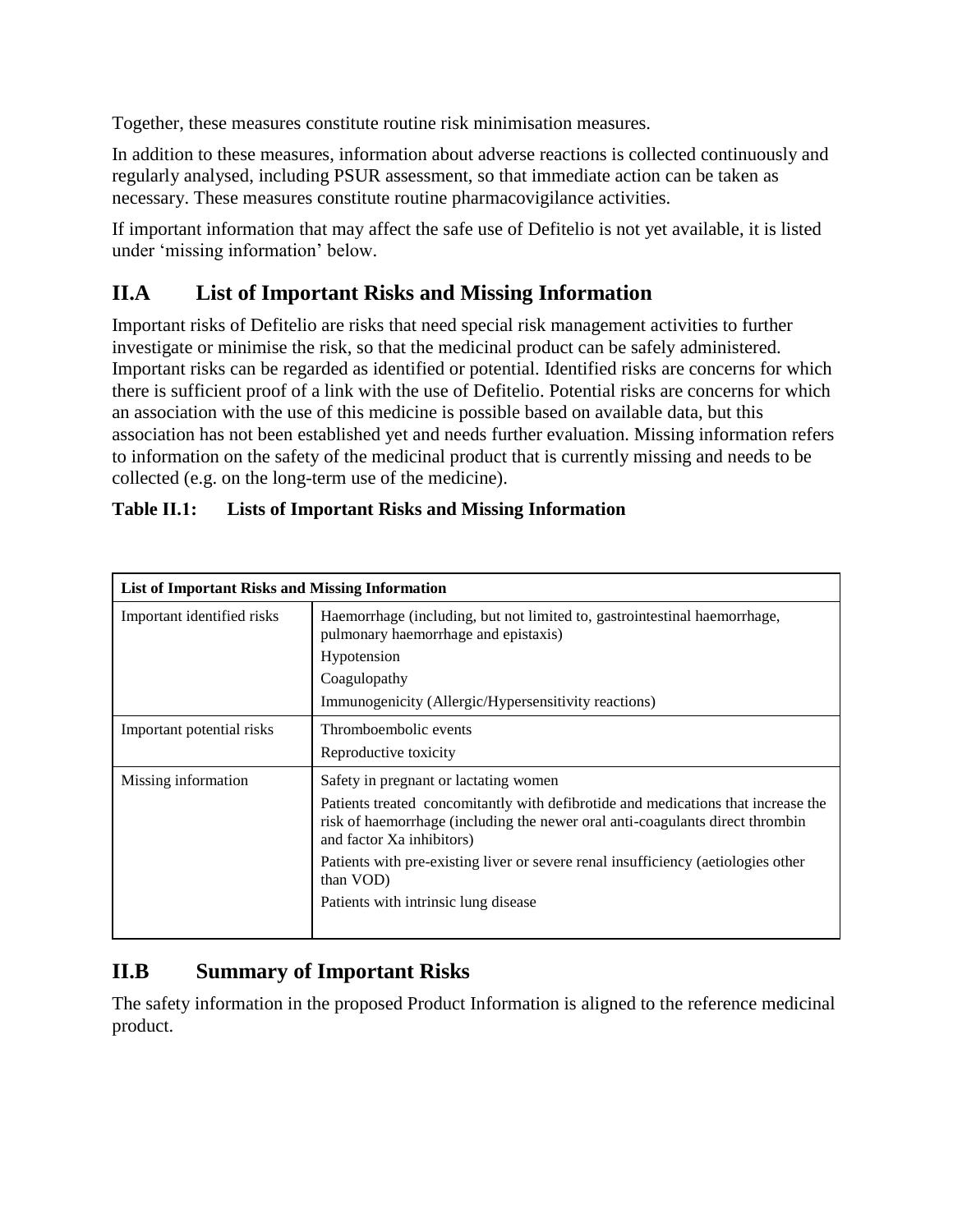| Important identified risk: Haemorrhage (including, but not limited to, gastrointestinal haemorrhage,<br>pulmonary haemorrhage and epistaxis) |                                                                                                                                                                                                                                                                                                                                                                                                                                                                                                                                                                                                                                                                                                                                                                                                                                                                                                                                                                                                                                                                                                                                                                                                                                                                                                                                                                  |
|----------------------------------------------------------------------------------------------------------------------------------------------|------------------------------------------------------------------------------------------------------------------------------------------------------------------------------------------------------------------------------------------------------------------------------------------------------------------------------------------------------------------------------------------------------------------------------------------------------------------------------------------------------------------------------------------------------------------------------------------------------------------------------------------------------------------------------------------------------------------------------------------------------------------------------------------------------------------------------------------------------------------------------------------------------------------------------------------------------------------------------------------------------------------------------------------------------------------------------------------------------------------------------------------------------------------------------------------------------------------------------------------------------------------------------------------------------------------------------------------------------------------|
| Evidence for linking the risk to<br>the medicine                                                                                             | Clinical trial data                                                                                                                                                                                                                                                                                                                                                                                                                                                                                                                                                                                                                                                                                                                                                                                                                                                                                                                                                                                                                                                                                                                                                                                                                                                                                                                                              |
| Risk factors and risk groups                                                                                                                 | Concomitant therapies:                                                                                                                                                                                                                                                                                                                                                                                                                                                                                                                                                                                                                                                                                                                                                                                                                                                                                                                                                                                                                                                                                                                                                                                                                                                                                                                                           |
|                                                                                                                                              | Concomitant use with other medications known to cause bleeding (i.e.<br>anticoagulants, antiplatelets, thrombolitics) would theoretically increase the<br>risk of haemorrhage.                                                                                                                                                                                                                                                                                                                                                                                                                                                                                                                                                                                                                                                                                                                                                                                                                                                                                                                                                                                                                                                                                                                                                                                   |
|                                                                                                                                              | <u>Age:</u>                                                                                                                                                                                                                                                                                                                                                                                                                                                                                                                                                                                                                                                                                                                                                                                                                                                                                                                                                                                                                                                                                                                                                                                                                                                                                                                                                      |
|                                                                                                                                              | In T-IND study, the overall incidence of haemorrhagic events was slightly<br>higher in adults compared to paediatrics (32.4% vs. 27.4% respectively).<br>However, the incidence of pulmonary haemorrhage events was higher in<br>paediatric patients compared to adults (10.0% vs. 4.3%, respectively), with the<br>highest incidence observed in the youngest paediatric subgroup<br>(Infants/Toddlers [<2 years]: 14.8%); Children [2-11 years]: 7.3%; Adolescents<br>[12-16 years]: 11.2%). The results of multivariate analysis examining potential<br>confounding factors or risk factors for pulmonary haemorrhage (i.e. age,<br>primary disease, HSCT form, conditioning regimen for current HSCT,<br>pulmonary dysfunction presence at study entry, including ventilator<br>dependency, as well as severity of the VOD) concluded that after adjusting for<br>other confounding factors, young age itself was a significant risk factor for<br>pulmonary haemorrhage in patients who develop VOD after HSCT or<br>chemotherapy, with the highest risk observed in the $0-2$ years (OR=3.62)<br>[95% Wald CI 1.951 - 6.701], 2-<12 years (OR=1.78) [95% Wald CI 0.971 -<br>3.251] and 12-16 years (OR=2.60) [95% Wald CI 1.262 - 5.362], compared to<br>adults ( $> 16$ years). The underlying mechanism for this observation is not fully<br>elucidated. |
| Risk minimisation measures                                                                                                                   | Routine risk minimisation measures:                                                                                                                                                                                                                                                                                                                                                                                                                                                                                                                                                                                                                                                                                                                                                                                                                                                                                                                                                                                                                                                                                                                                                                                                                                                                                                                              |
|                                                                                                                                              | SmPC Section 4.3                                                                                                                                                                                                                                                                                                                                                                                                                                                                                                                                                                                                                                                                                                                                                                                                                                                                                                                                                                                                                                                                                                                                                                                                                                                                                                                                                 |
|                                                                                                                                              | SmPC Section 4.4                                                                                                                                                                                                                                                                                                                                                                                                                                                                                                                                                                                                                                                                                                                                                                                                                                                                                                                                                                                                                                                                                                                                                                                                                                                                                                                                                 |
|                                                                                                                                              | SmPC Section 4.8                                                                                                                                                                                                                                                                                                                                                                                                                                                                                                                                                                                                                                                                                                                                                                                                                                                                                                                                                                                                                                                                                                                                                                                                                                                                                                                                                 |
|                                                                                                                                              | Additional risk minimisation measures:                                                                                                                                                                                                                                                                                                                                                                                                                                                                                                                                                                                                                                                                                                                                                                                                                                                                                                                                                                                                                                                                                                                                                                                                                                                                                                                           |
|                                                                                                                                              | No additional risk minimisation measures proposed.                                                                                                                                                                                                                                                                                                                                                                                                                                                                                                                                                                                                                                                                                                                                                                                                                                                                                                                                                                                                                                                                                                                                                                                                                                                                                                               |
| Additional pharmacovigilance<br>activities                                                                                                   | Additional pharmacovigilance activities:                                                                                                                                                                                                                                                                                                                                                                                                                                                                                                                                                                                                                                                                                                                                                                                                                                                                                                                                                                                                                                                                                                                                                                                                                                                                                                                         |
|                                                                                                                                              | Prevention of VOD study (15-007)<br>$\sim$                                                                                                                                                                                                                                                                                                                                                                                                                                                                                                                                                                                                                                                                                                                                                                                                                                                                                                                                                                                                                                                                                                                                                                                                                                                                                                                       |
|                                                                                                                                              | Data analysis from CIBMTR for patients treated and not treated with<br>defibrotide                                                                                                                                                                                                                                                                                                                                                                                                                                                                                                                                                                                                                                                                                                                                                                                                                                                                                                                                                                                                                                                                                                                                                                                                                                                                               |
|                                                                                                                                              | Observational registry (DEFIFrance)                                                                                                                                                                                                                                                                                                                                                                                                                                                                                                                                                                                                                                                                                                                                                                                                                                                                                                                                                                                                                                                                                                                                                                                                                                                                                                                              |

٦

| <b>Important identified risk: Hypotension</b>    |                                                                                                   |
|--------------------------------------------------|---------------------------------------------------------------------------------------------------|
| Evidence for linking the risk to<br>the medicine | Clinical trial data                                                                               |
| Risk factors and risk groups                     | No special risk factors for hypotension related to defibrotide treatment have<br>been identified. |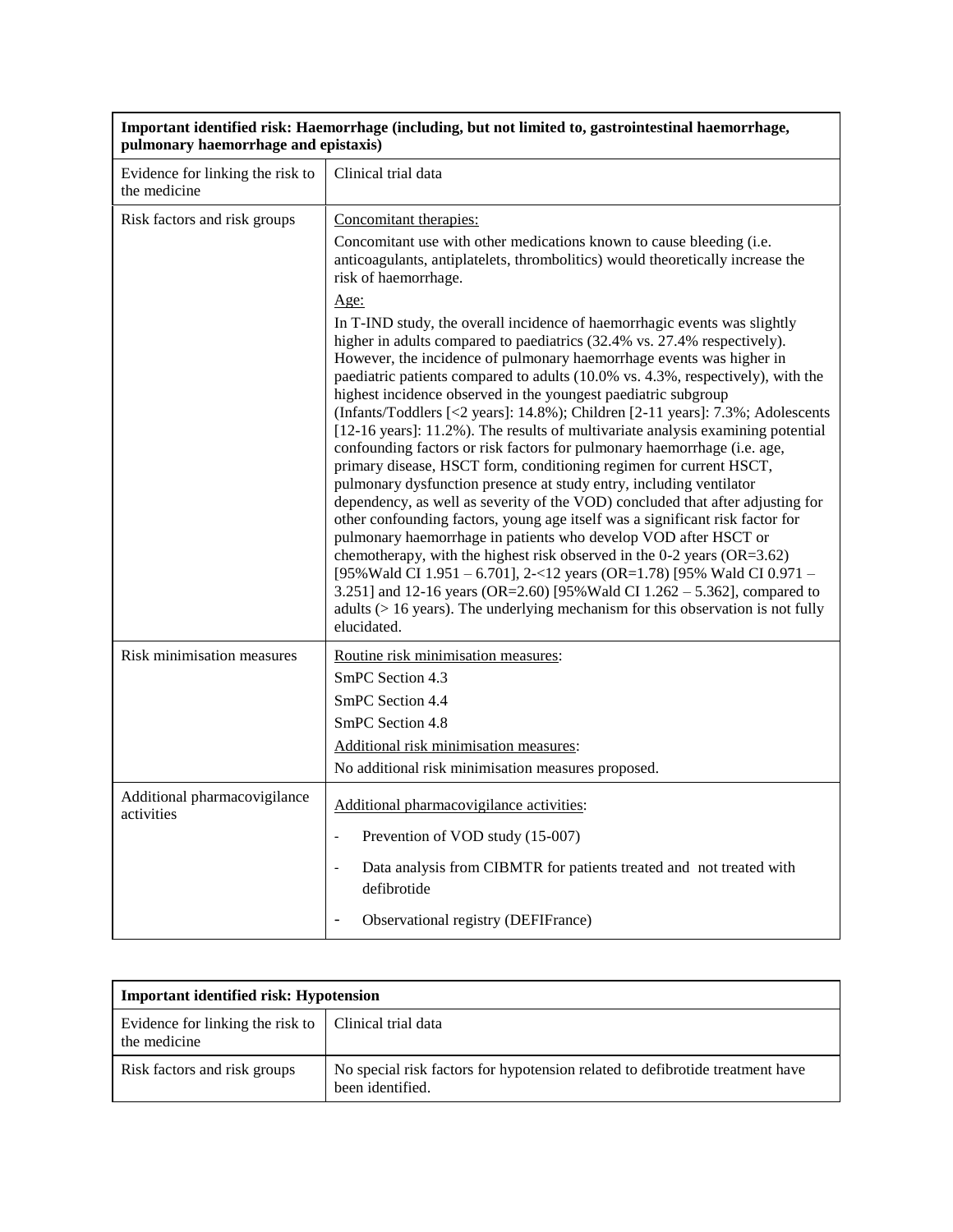| <b>Important identified risk: Hypotension</b> |                                                                                    |
|-----------------------------------------------|------------------------------------------------------------------------------------|
| Risk minimisation measures                    | Routine risk minimisation measures:                                                |
|                                               | SmPC Section 4.4                                                                   |
|                                               | SmPC Section 4.8                                                                   |
|                                               | Additional risk minimisation measures:                                             |
|                                               | No additional risk minimisation measures proposed.                                 |
| Additional pharmacovigilance<br>activities    | Additional pharmacovigilance activities:                                           |
|                                               | Prevention of VOD study (15-007)                                                   |
|                                               | Data analysis from CIBMTR for patients treated and not treated with<br>defibrotide |
|                                               | Observational registry (DEFIFrance)<br>$\qquad \qquad \blacksquare$                |

| <b>Important identified risk: Coagulopathy</b>   |                                                                                                                                                                                                                     |
|--------------------------------------------------|---------------------------------------------------------------------------------------------------------------------------------------------------------------------------------------------------------------------|
| Evidence for linking the risk to<br>the medicine | Clinical trial data                                                                                                                                                                                                 |
| Risk factors and risk groups                     | No clear-cut risk factors for the development of coagulopathy during<br>defibrotide treatment were identified although use of other medications with<br>the potential to produce coagulopathy would increase risk.  |
| Risk minimisation measures                       | Routine risk minimisation measures:<br>SmPC Section 4.3<br>SmPC Section 4.4<br>SmPC Section 4.5<br>SmPC Section 4.8<br>Additional risk minimisation measures:<br>No additional risk minimisation measures proposed. |
| Additional pharmacovigilance<br>activities       | Additional pharmacovigilance activities:<br>Prevention of VOD study (15-007)<br>Data analysis from CIBMTR for patients treated and not treated with<br>defibrotide<br>Observational registry (DEFIFrance)           |

| <b>Important identified risk: Immunogenicity (Allergic/Hypersensitivity Reactions)</b> |                                                                                                                      |
|----------------------------------------------------------------------------------------|----------------------------------------------------------------------------------------------------------------------|
| Evidence for linking the risk to<br>the medicine                                       | Literature (Artesani et al., 2006; Ferrari et al., 1990); clinical trial data                                        |
| Risk factors and risk groups                                                           | Prior hypersensitivity to defibrotide would be expected to predispose to further<br>hypersensitivity on re-exposure. |
| Risk minimisation measures                                                             | Routine risk minimisation measures:                                                                                  |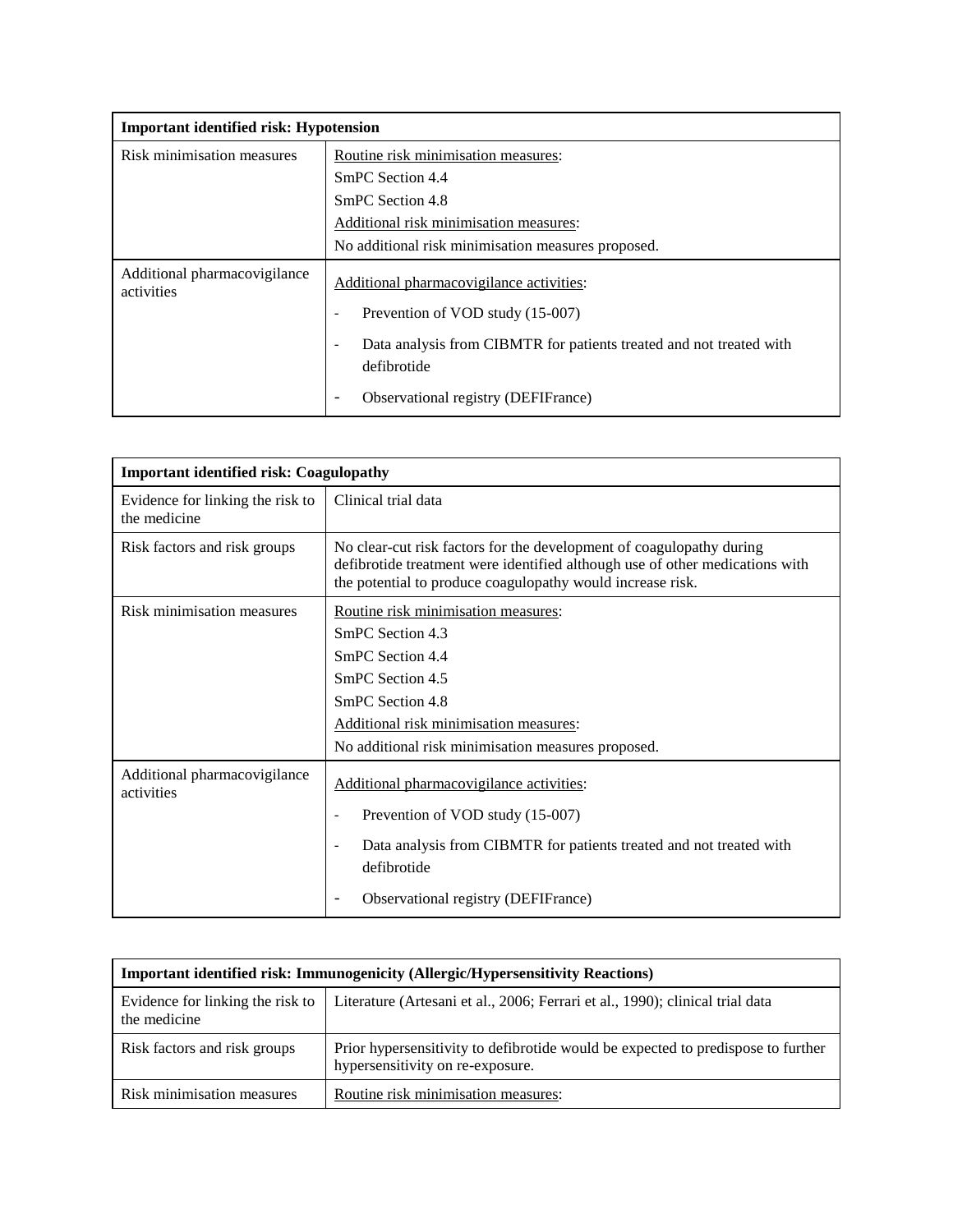| <b>Important identified risk: Immunogenicity (Allergic/Hypersensitivity Reactions)</b> |                                                                                                                |
|----------------------------------------------------------------------------------------|----------------------------------------------------------------------------------------------------------------|
|                                                                                        | SmPC Section 4.3                                                                                               |
|                                                                                        | SmPC Section 4.8                                                                                               |
|                                                                                        | Additional risk minimisation measures:                                                                         |
|                                                                                        | No additional risk minimisation measures proposed.                                                             |
| Additional pharmacovigilance<br>activities                                             | Additional pharmacovigilance activities:                                                                       |
|                                                                                        | Prevention of VOD study (15-007)                                                                               |
|                                                                                        | Data analysis from CIBMTR for patients treated and not treated with<br>$\overline{\phantom{a}}$<br>defibrotide |
|                                                                                        | Observational registry (DEFIFrance)                                                                            |

| Important potential risk: Thromboembolic events  |                                                                                                                                                                                                                  |
|--------------------------------------------------|------------------------------------------------------------------------------------------------------------------------------------------------------------------------------------------------------------------|
| Evidence for linking the risk to<br>the medicine | Non-clinical study data.                                                                                                                                                                                         |
| Risk factors and risk groups                     | No risk factors have been identified.                                                                                                                                                                            |
| Risk minimisation measures                       | Routine risk minimisation measures:<br>No routine risk minimisation measures proposed.<br>Additional risk minimisation measures:<br>No additional risk minimisation measures proposed.                           |
| Additional pharmacovigilance<br>activities       | Additional pharmacovigilance activities:<br>Prevention of VOD study (15-007)<br>Data analysis from CIBMTR for patients treated and not treated with<br>defibrotide<br><b>Observational registry (DEFIFrance)</b> |

| <b>Important potential risk: Reproductive toxicity</b> |                                                                                                                                                         |
|--------------------------------------------------------|---------------------------------------------------------------------------------------------------------------------------------------------------------|
| Evidence for linking the risk to<br>the medicine       | Non-clinical study data.                                                                                                                                |
| Risk factors and risk groups                           | Any patient becoming pregnant with exposure to defibrotide.                                                                                             |
| Risk minimisation measures                             | Routine risk minimisation measures:<br>SmPC Section 4.6<br>Additional risk minimisation measures:<br>No additional risk minimisation measures proposed. |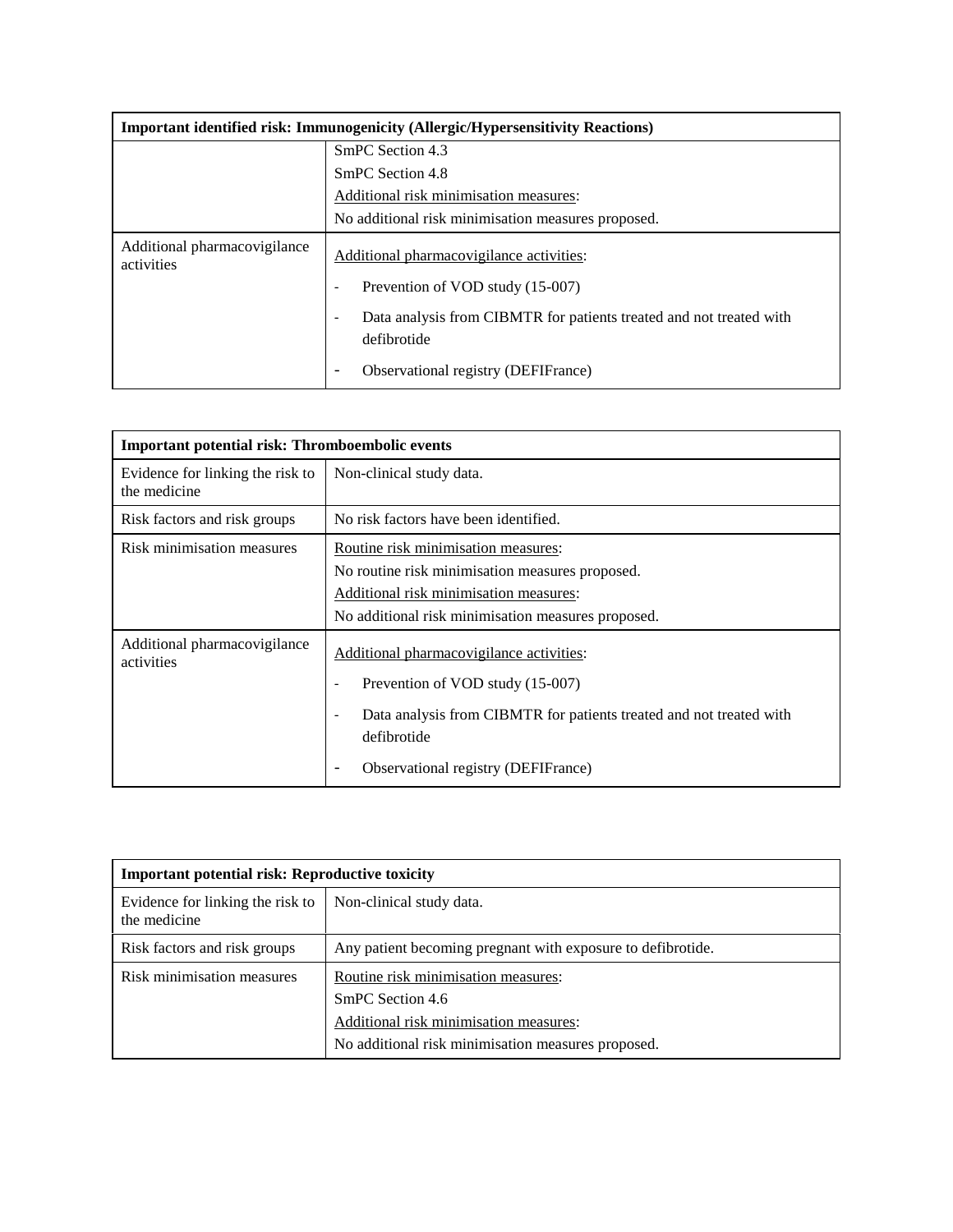| Missing information: Safety in pregnant or lactating women |                                                    |
|------------------------------------------------------------|----------------------------------------------------|
| Risk minimisation measures                                 | Routine risk minimisation measures:                |
|                                                            | SmPC Section 4.6                                   |
|                                                            | Additional risk minimisation measures:             |
|                                                            | No additional risk minimisation measures proposed. |

**Missing information: Patients treated concomitantly with defibrotide and medications that increase the risk of haemorrhage (including the newer oral anti-coagulants direct thrombin and factor Xa inhibitors)**

| Risk minimisation measures                 | Routine risk minimisation measures:                                                                            |
|--------------------------------------------|----------------------------------------------------------------------------------------------------------------|
|                                            | SmPC Section 4.3                                                                                               |
|                                            | SmPC Section 4.4                                                                                               |
|                                            | SmPC Section 4.5                                                                                               |
|                                            | Additional risk minimisation measures:                                                                         |
|                                            | No additional risk minimisation measures proposed.                                                             |
| Additional pharmacovigilance<br>activities | Additional pharmacovigilance activities:                                                                       |
|                                            | Prevention of VOD study (15-007)                                                                               |
|                                            | Data analysis from CIBMTR for patients treated and not treated with<br>$\overline{\phantom{a}}$<br>defibrotide |
|                                            | Observational registry (DEFIFrance)                                                                            |

| Missing information: Patients with pre-existing liver or severe renal insufficiency (aetiologies other than<br>VOD) |                                                                                    |
|---------------------------------------------------------------------------------------------------------------------|------------------------------------------------------------------------------------|
| Risk minimisation measures                                                                                          | Routine risk minimisation measures:<br>SmPC Section 4.2                            |
|                                                                                                                     | SmPC Section 4.9                                                                   |
|                                                                                                                     | SmPC Section 5.2<br>Additional risk minimisation measures:                         |
|                                                                                                                     | No additional risk minimisation measures proposed.                                 |
| Additional pharmacovigilance<br>activities                                                                          | Additional pharmacovigilance activities:                                           |
|                                                                                                                     | Prevention of VOD study (15-007)                                                   |
|                                                                                                                     | Data analysis from CIBMTR for patients treated and not treated with<br>defibrotide |
|                                                                                                                     | Observational registry (DEFIFrance)                                                |

| Missing information: Patients with intrinsic lung disease |                                     |
|-----------------------------------------------------------|-------------------------------------|
| Risk minimisation measures                                | Routine risk minimisation measures: |